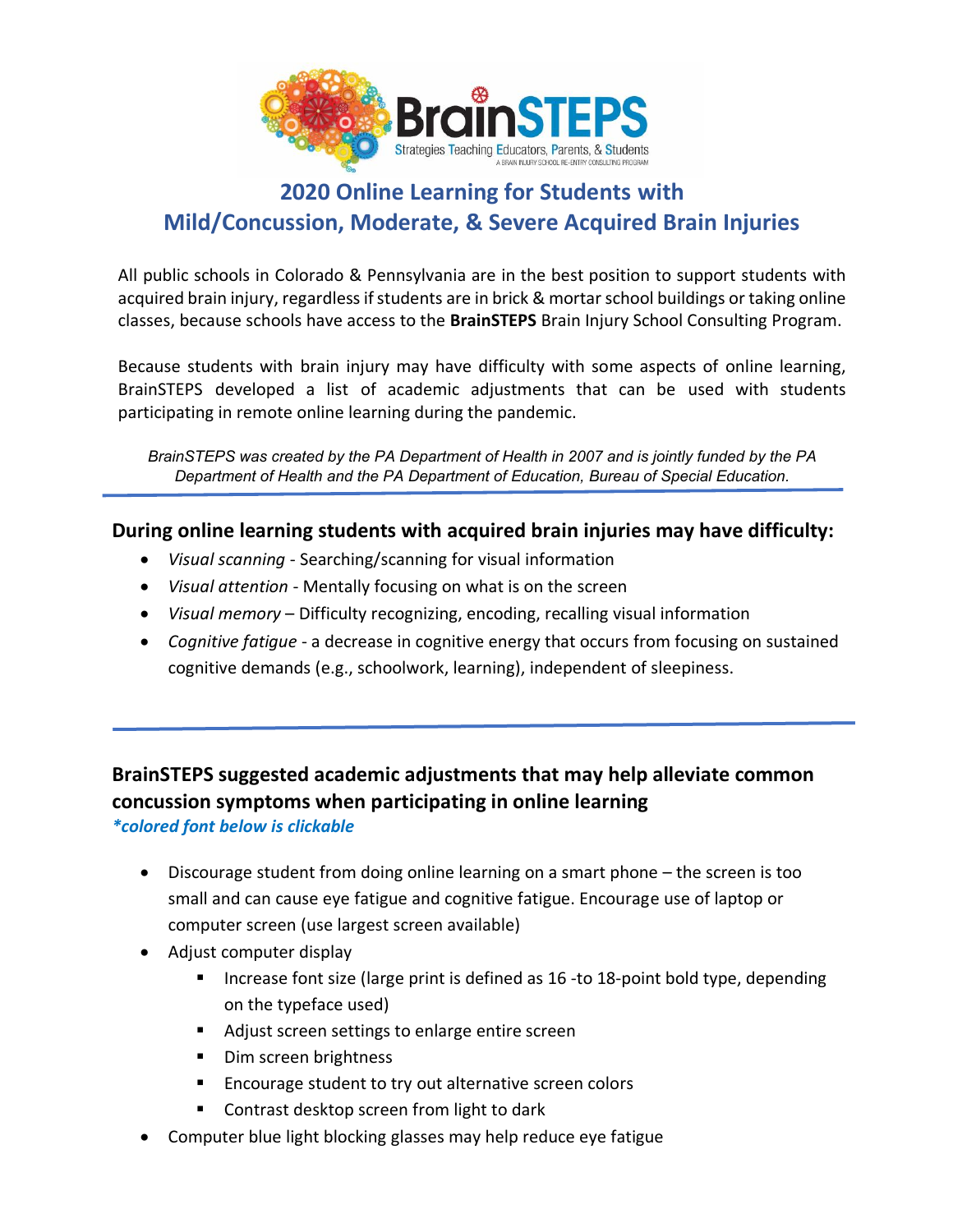- Reduce screen glare (encourage student to sit away from windows, bright lights)
- *Text-to-speech* **-**for a student who may find reading too taxing they can have books or documents read aloud. Examples include:
	- **[Snap and Read](https://learningtools.donjohnston.com/product/snap-read/)**
	- **E** Audio Books: [Audible,](https://www.audible.com/ep/freetrial?source_code=GO1GBSH09091690EF&device=d&ds_rl=1262685&ds_rl=1257028&ds_rl=1260658&cvosrc=ppc.google.audible&cvo_campaign=226473129&cvo_crid=384375965513&Matchtype=e&gclid=EAIaIQobChMI7_yTnrWn6AIVConICh37ZQcSEAAYASAAEgLTrvD_BwE&gclsrc=aw.ds) [Scribd](https://www.scribd.com/?lohp=1)
	- Reads other types of documents- [NaturalReader,](https://www.naturalreaders.com/) [Voice Dream Reader](https://www.voicedream.com/reader/)
- *Speech-to-text* Speech recognition software that will turn a student's speech into text on the computer screen.
	- Siri's dictation feature offers real-time speech-to-text conversion, recording the words you say as typed text on Apple products.
	- *[Mac Speech to Text](https://www.youtube.com/watch?v=isveOL1kgM4) (Apple products)*
	- *[Dragon](https://www.nuance.com/dragon.html)*
	- *[Google Docs Speech to Text](https://www.techrepublic.com/article/pro-tip-how-to-speech-to-text-in-google-docs/)[/Voice Typing](https://www.smore.com/91m4v-voice-typing-in-google-docs)* on Chrome browser
- Scanners with *[Optical Character Recognition](https://www.onlineocr.net/)* (OCR) software which converts print-tospeech output
- Have student use word prediction software that predicts words while the student is typing such as:
	- [Co:Writer](https://learningtools.donjohnston.com/product/cowriter/)
	- [TypeIt4Me](https://www.ettoresoftware.com/mac-apps/typeit4me/) (Macs only)
- Cue student to take short "eye breaks" from computer screen (e.g., focus on something across the room to give eyes a rest, close eyes for a short period of time)
- Schedule longer "brain breaks" from the computer throughout day
- Reduce visual clutter on the screen pages to reduce visual overload
	- [Immersive Reader](https://education.microsoft.com/en-us/resource/9b010288)
	- [Safari Reader](https://www.google.com/search?q=safari+reader&oq=safari+reader++&aqs=chrome..69i57j0l7.3405j0j4&sourceid=chrome&ie=UTF-8) on the Safari browser
	- [Mercury Reader](https://chrome.google.com/webstore/detail/mercury-reader/oknpjjbmpnndlpmnhmekjpocelpnlfdi) extension on Chrome browser
- For students with visual field neglect, provide cues to scan entire screen for content.
- A teacher should use headings for any content changes on the screen
- A teacher can read exams to the student via [Zoom](https://zoom.us/docs/en-us/covid19.html) or other online platform. *Zoom is currently offering free subscriptions for all K-12 public schools.*
- Clock apps to time built in breaks, to chunk reading time, break up screen time, etc.
- Record online session content so student can review
- Use *concept mapping* software to help the student organize thoughts, get started on a writing assignment, plan a project
- Provide extended time for projects and assignments
- Offer "office hours" via Zoom, etc.
- Offer online tutoring